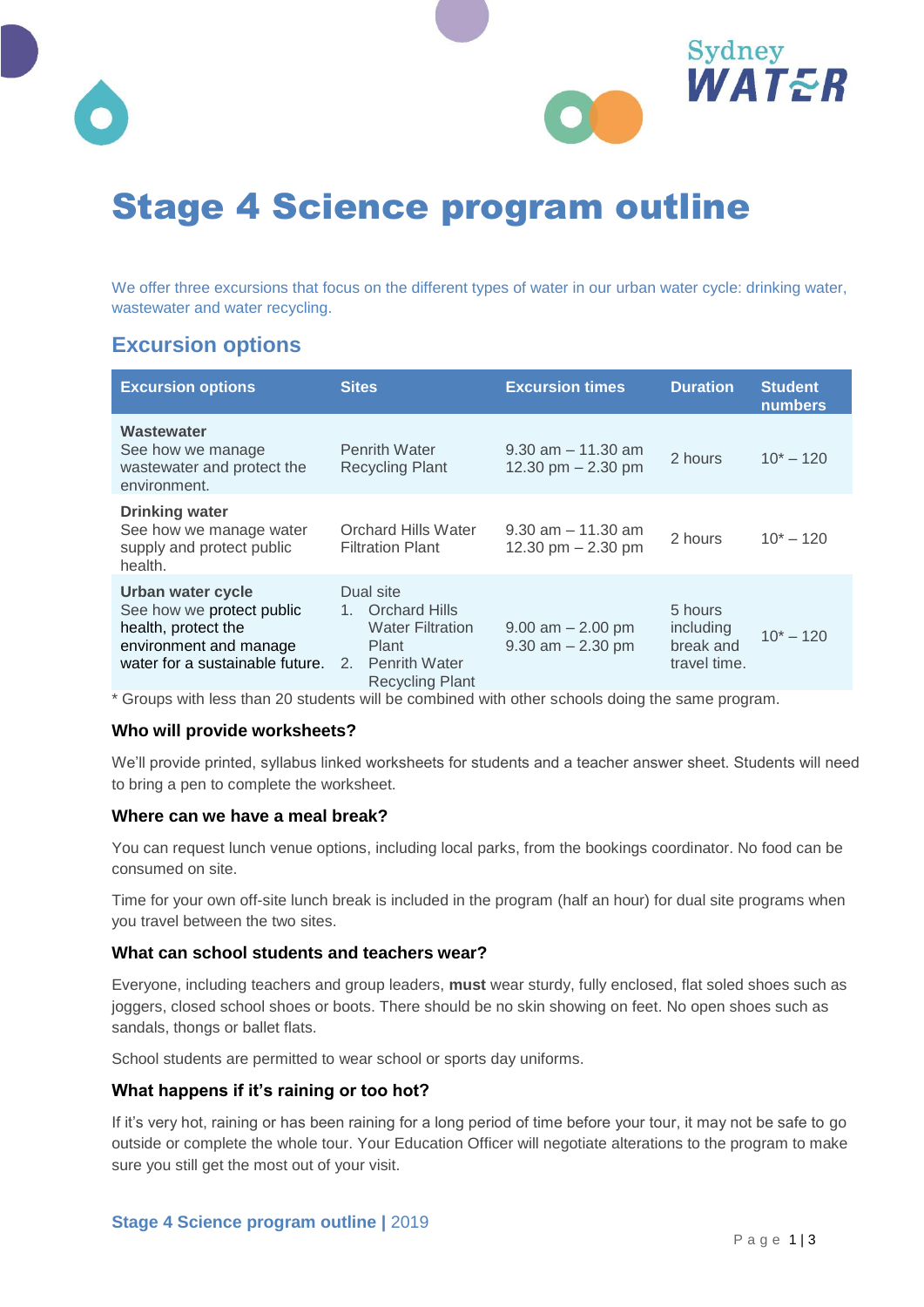





#### **Scientific knowledge changes as new evidence becomes available, and some scientific discoveries have significantly changed people's understanding of the world.**

recount how evidence from a scientific discovery has changed understanding and contributed to solving a real-world problem, eg hygiene, sewage treatment.

#### **Mixtures, including solutions, contain a combination of pure substances that can be separated using a range of techniques.**

- relate a range of techniques used to separate the components of some common mixtures to the physical principles involved in each process, including filtration, decantation
- investigate the application of a physical separation technique used in everyday situations or industrial processes, eg water filtering, sorting waste materials,
- research how people in different occupations use understanding and skills from across the disciplines of Science in carrying out separation techniques

#### **Science understanding influences the development of practices in areas of human activity such as industry, agriculture and marine and terrestrial resource management.**

- identify that water is an important resource that cycles through the environment
- explain the water cycle in terms of the physical processes involved
- demonstrate how scientific knowledge of the water cycle has influenced the development of household, industrial and agricultural water management practices

# **Excursion itineraries**

### **Wastewater Excursion at Penrith Water Recycling Plant**

| <b>Time</b> | <b>Activity</b>        | <b>Content</b>                                                                                                                                                                                                                                                                                                          |
|-------------|------------------------|-------------------------------------------------------------------------------------------------------------------------------------------------------------------------------------------------------------------------------------------------------------------------------------------------------------------------|
| $9.00$ am   | Arrival                | Arrive at site, orientation and safety.<br>$\bullet$                                                                                                                                                                                                                                                                    |
| $9.10$ am   | Managing<br>water      | Outline the roles and responsibilities of Sydney Water.<br>$\bullet$<br>Use an Augmented reality sandbox to investigate the natural water<br>۰<br>cycle.<br>Use an interactive catchment model to explore Sydney's urban<br>$\bullet$<br>environment, the urban water cycle and managing impacts on the<br>environment. |
| $9.40$ am   | Wipes out of<br>pipes  | Discuss what can and can't go down the drain and the impacts of our<br>۰<br>actions.<br>Use scientific mixers to investigate how readily 'flushable' wipes,<br>٠<br>tissues, toilet paper and facial wipes break down.                                                                                                  |
| $9.55$ am   | Tour                   | Walking tour of an operational site.<br>۰                                                                                                                                                                                                                                                                               |
| $10.35$ am  | Flow chart<br>activity | Students use pictures to create a flow chart of the treatment process<br>۰<br>that notes:<br>treatment processes<br>$\circ$<br>substances being removed at each stage of the process.<br>$\circ$                                                                                                                        |
| 10.50 am    | Conclusion             | Students discuss their role in the urban water cycle.<br>$\bullet$                                                                                                                                                                                                                                                      |
| 11.00 am    | Departure              | Safely depart site.<br>۰                                                                                                                                                                                                                                                                                                |